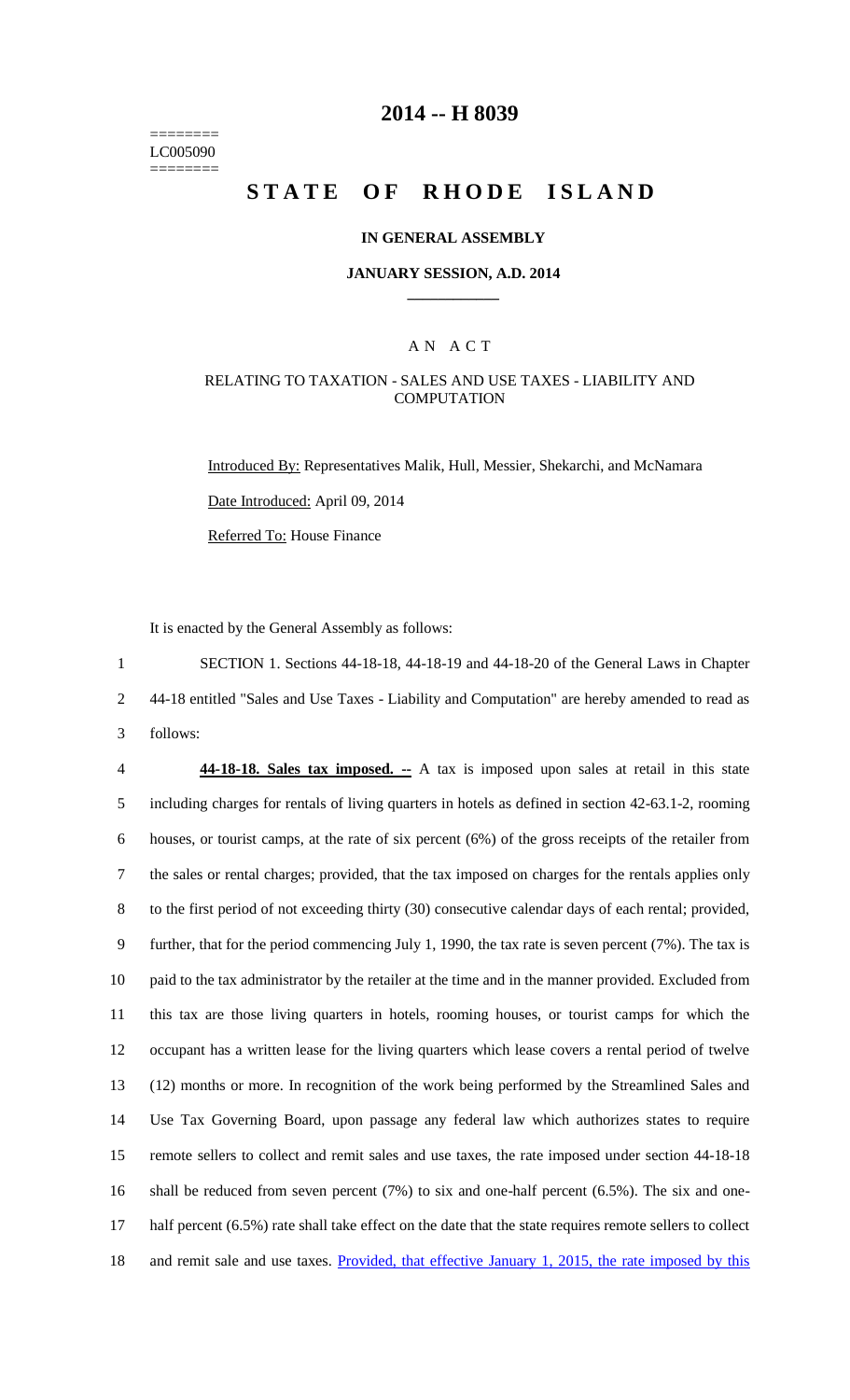#### 1 section shall be reduced and set at three percent (3%).

 **44-18-19. Collection of sales tax by retailer. --** The retailer shall add the tax imposed by this chapter to the sale price or charge, and when added the tax constitutes a part of the price or charge, is a debt from the consumer or user to the retailer, and is recoverable at law in the same manner as other debts; provided, that the amount of tax that the retailer collects from the consumer or user is as follows:

| 7  | <b>Amount of Sale</b>     | Amount of Tax |
|----|---------------------------|---------------|
| 8  | \$0.01 to \$.08 inclusive | No Tax        |
| 9  | .09 to .24 inclusive      | .01           |
| 10 | .25 to .41 inclusive      | .02           |
| 11 | .42 to .58 inclusive      | .03           |
| 12 | .59 to .74 inclusive      | .04           |
| 13 | .75 to .91 inclusive      | .05           |
| 14 | .92 to 1.08 inclusive     | .06           |

 and where the amount of the sale is more than one dollar and eight cents (\$1.08) the amount of the tax is computed at the rate of six percent (6%); provided, that the amount of tax that the retailer collects from the consumer or user for the period commencing July 1, 1990 is as follows:

| 18 | <b>Amount of Sale</b>       | Amount of Tax |
|----|-----------------------------|---------------|
| 19 | \$ 0.01 to \$ .07 inclusive | No Tax        |
| 20 | .08 to .21 inclusive        | .01           |
| 21 | .22 to .35 inclusive        | .02           |
| 22 | .36 to .49 inclusive        | .03           |
| 23 | .50 to .64 inclusive        | .04           |
| 24 | .65 to .78 inclusive        | .05           |
| 25 | .79 to .92 inclusive        | .06           |
| 26 | .93 to 1.07 inclusive       | .07           |

 and where the amount of the sale is more than one dollar and seven cents (\$1.07) the amount of 28 the tax is computed at the rate of seven percent (7%).

29 Provided, that effective January 1, 2015, the amount of the tax shall be computed at the rate of

three percent  $(3\%)$ .

 **44-18-20. Use tax imposed. --** (a) An excise tax is imposed on the storage, use, or other consumption in this state of tangible personal property, prewritten computer software delivered electronically or by load and leave or services as defined in section 44-18-7.3; including a motor vehicle, a boat, an airplane, or a trailer, purchased from any retailer at the rate of six percent (6%)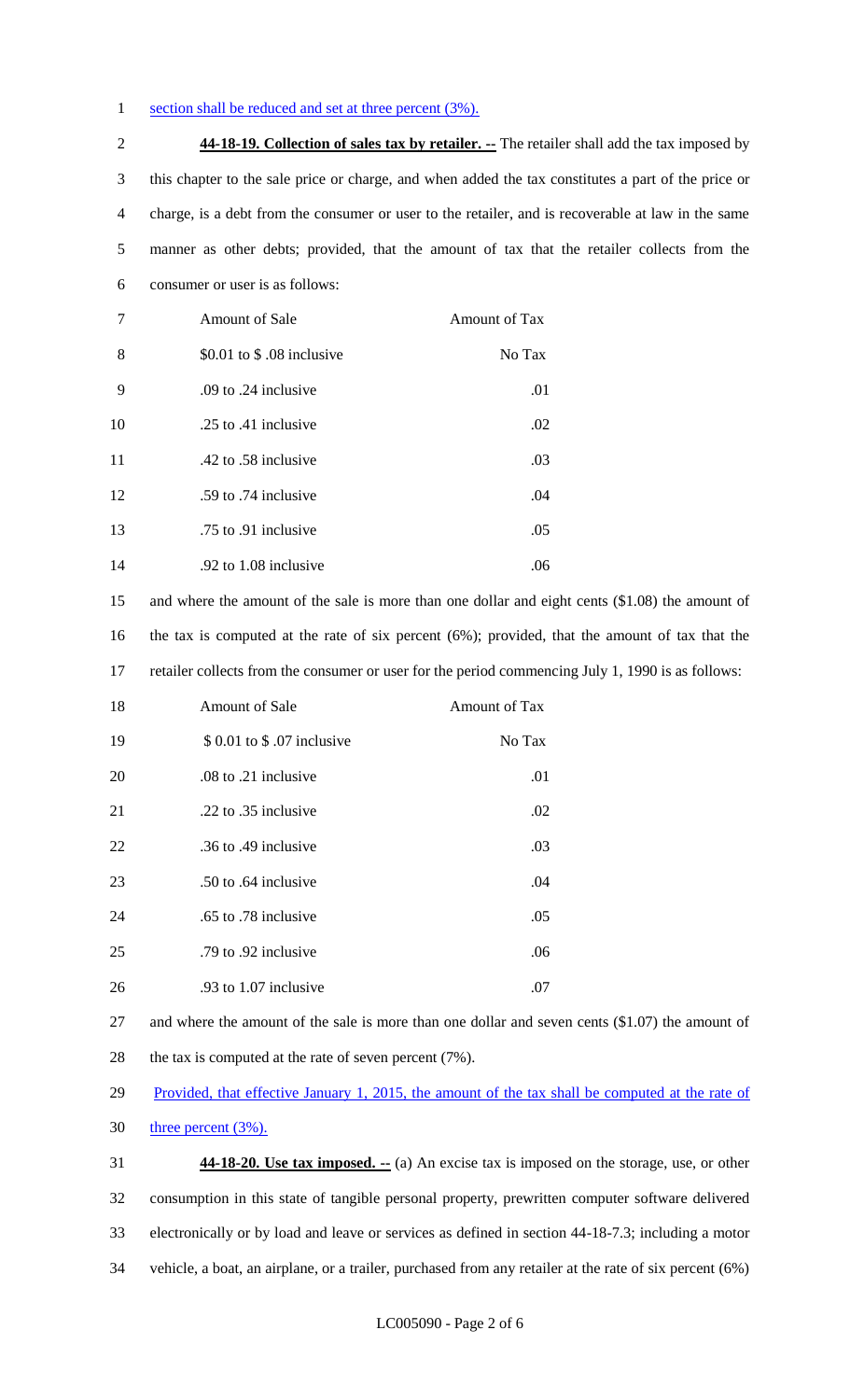of the sale price of the property.

| $\mathbf{2}$ | (b) An excise tax is imposed on the storage, use, or other consumption in this state of a                 |
|--------------|-----------------------------------------------------------------------------------------------------------|
| 3            | motor vehicle, a boat, an airplane, or a trailer purchased from other than a licensed motor vehicle       |
| 4            | dealer or other than a retailer of boats, airplanes, or trailers respectively, at the rate of six percent |
| 5            | (6%) of the sale price of the motor vehicle, boat, airplane, or trailer.                                  |
| 6            | (c) The word "trailer" as used in this section and in section 44-18-21 means and includes                 |
| 7            | those defined in section $31-1-5(a) - (e)$ and also includes boat trailers, camping trailers, house       |
| 8            | trailers, and mobile homes.                                                                               |
| 9            | (d) Notwithstanding the provisions contained in this section and in section 44-18-21                      |
| 10           | relating to the imposition of a use tax and liability for this tax on certain casual sales, no tax is     |
| 11           | payable in any casual sale:                                                                               |
| 12           | (1) When the transferee or purchaser is the spouse, mother, father, brother, sister, or                   |
| 13           | child of the transferor or seller;                                                                        |
| 14           | (2) When the transfer or sale is made in connection with the organization, reorganization,                |
| 15           | dissolution, or partial liquidation of a business entity; provided:                                       |
| 16           | (i) The last taxable sale, transfer, or use of the article being transferred or sold was                  |
| 17           | subjected to a tax imposed by this chapter;                                                               |
| 18           | (ii) The transferee is the business entity referred to or is a stockholder, owner, member,                |
| 19           | or partner; and                                                                                           |
| 20           | (iii) Any gain or loss to the transferor is not recognized for income tax purposes under                  |
| 21           | the provisions of the federal income tax law and treasury regulations and rulings issued                  |
| 22           | thereunder;                                                                                               |
| 23           | (3) When the sale or transfer is of a trailer, other than a camping trailer, of the type                  |
| 24           | ordinarily used for residential purposes and commonly known as a house trailer or as a mobile             |
| 25           | home; or                                                                                                  |
| 26           | (4) When the transferee or purchaser is exempt under the provisions of section 44-18-30                   |
| 27           | or other general law of this state or special act of the general assembly of this state.                  |
| 28           | (e) The term "casual" means a sale made by a person other than a retailer; provided, that                 |
| 29           | in the case of a sale of a motor vehicle, the term means a sale made by a person other than a             |
| 30           | licensed motor vehicle dealer or an auctioneer at an auction sale. In no case is the tax imposed          |
| 31           | under the provisions of subsections (a) and (b) of this section on the storage, use, or other             |
| 32           | consumption in this state of a used motor vehicle less than the product obtained by multiplying           |
| 33           | the amount of the retail dollar value at the time of purchase of the motor vehicle by the applicable      |
| 34           | tax rate; provided, that where the amount of the sale price exceeds the amount of the retail dollar       |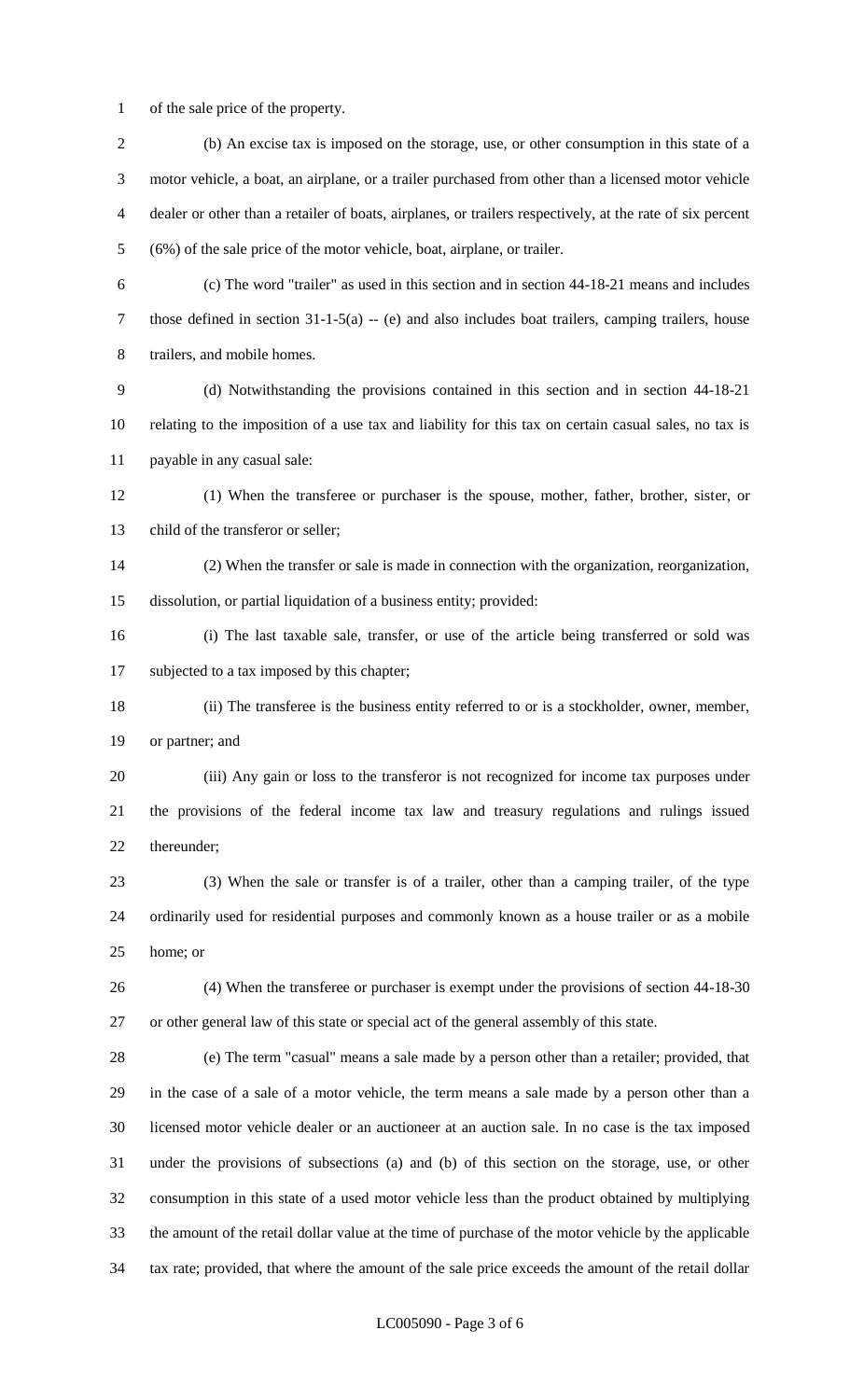value, the tax is based on the sale price. The tax administrator shall use as his or her guide the retail dollar value as shown in the current issue of any nationally recognized used vehicle guide for appraisal purposes in this state. On request within thirty (30) days by the taxpayer after payment of the tax, if the tax administrator determines that the retail dollar value as stated in this subsection is inequitable or unreasonable, he or she shall, after affording the taxpayer reasonable opportunity to be heard, re-determine the tax.

 (f) Every person making more than five (5) retail sales of tangible personal property or prewritten computer software delivered electronically or by load and leave, or services as defined in section 44-18-7.3 during any twelve (12) month period, including sales made in the capacity of assignee for the benefit of creditors or receiver or trustee in bankruptcy, is considered a retailer within the provisions of this chapter.

 (g) (1) "Casual sale" includes a sale of tangible personal property not held or used by a seller in the course of activities for which the seller is required to hold a seller's permit or permits or would be required to hold a seller's permit or permits if the activities were conducted in this state; provided, that the sale is not one of a series of sales sufficient in number, scope, and character (more than five (5) in any twelve (12) month period) to constitute an activity for which the seller is required to hold a seller's permit or would be required to hold a seller's permit if the activity were conducted in this state.

 (2) Casual sales also include sales made at bazaars, fairs, picnics, or similar events by nonprofit organizations, which are organized for charitable, educational, civic, religious, social, recreational, fraternal, or literary purposes during two (2) events not to exceed a total of six (6) days duration each calendar year. Each event requires the issuance of a permit by the division of taxation. Where sales are made at events by a vendor, which holds a sales tax permit and is not a nonprofit organization, the sales are in the regular course of business and are not exempt as casual sales.

 (h) The use tax imposed under this section for the period commencing July 1, 1990 is at the rate of seven percent (7%). In recognition of the work being performed by the Streamlined Sales and Use Tax Governing Board, upon passage of any federal law which authorizes states to require remote sellers to collect and remit sales and use taxes, effective the first (1st) day of the first (1st) state fiscal quarter following the change, the rate imposed under section 44-18-18 shall be reduced from seven percent (7.0%) to six and one-half percent (6.5%). The six and one- half percent (6.5%) rate shall take effect on the date that the state requires remote sellers to collect and remit sales and use taxes. Provided, that effective January 1, 2015, the rate imposed by this 34 section shall be reduced and set at three percent (3%).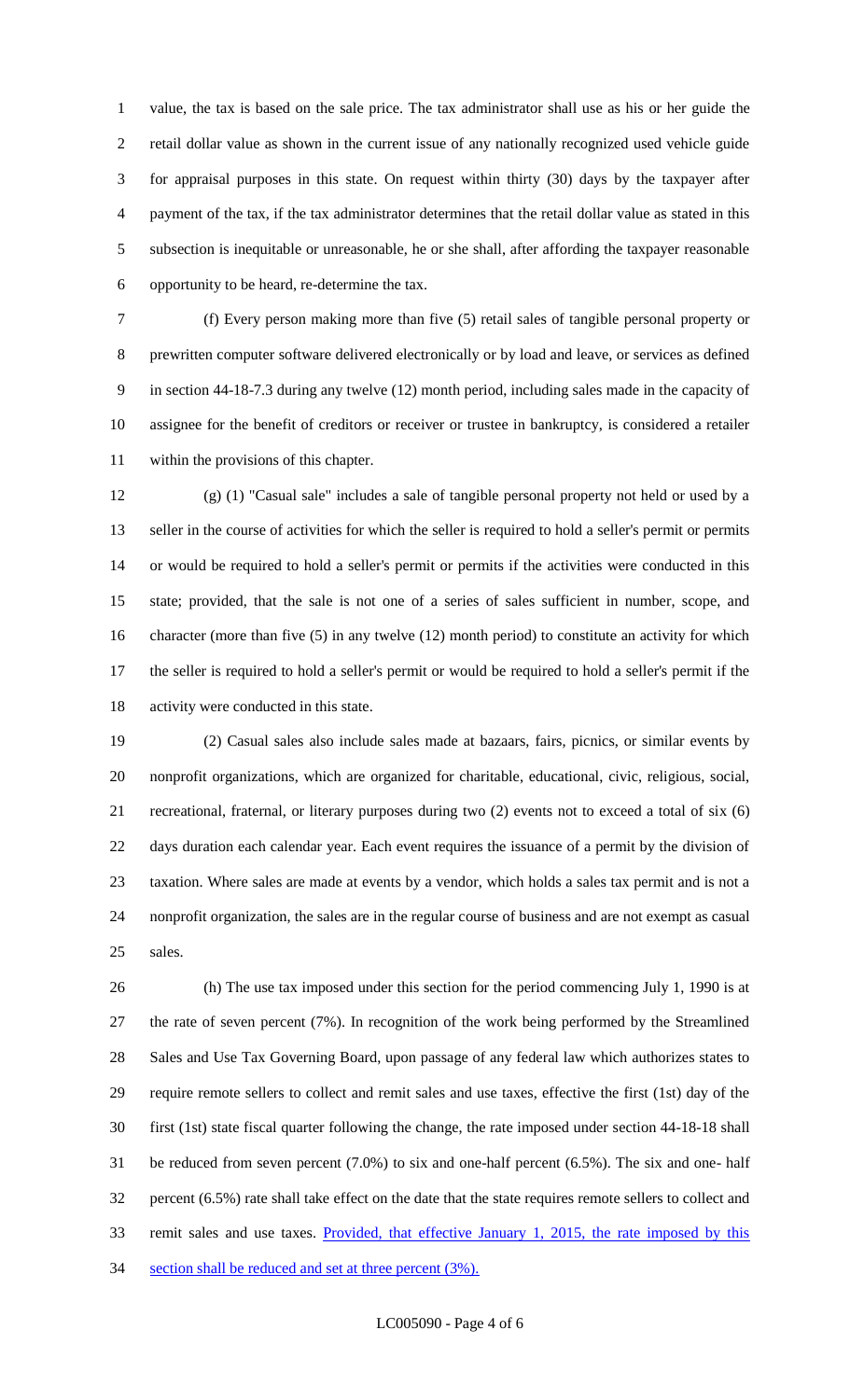1 SECTION 2. This act shall take effect upon passage.

#### $=$ LC005090  $=$